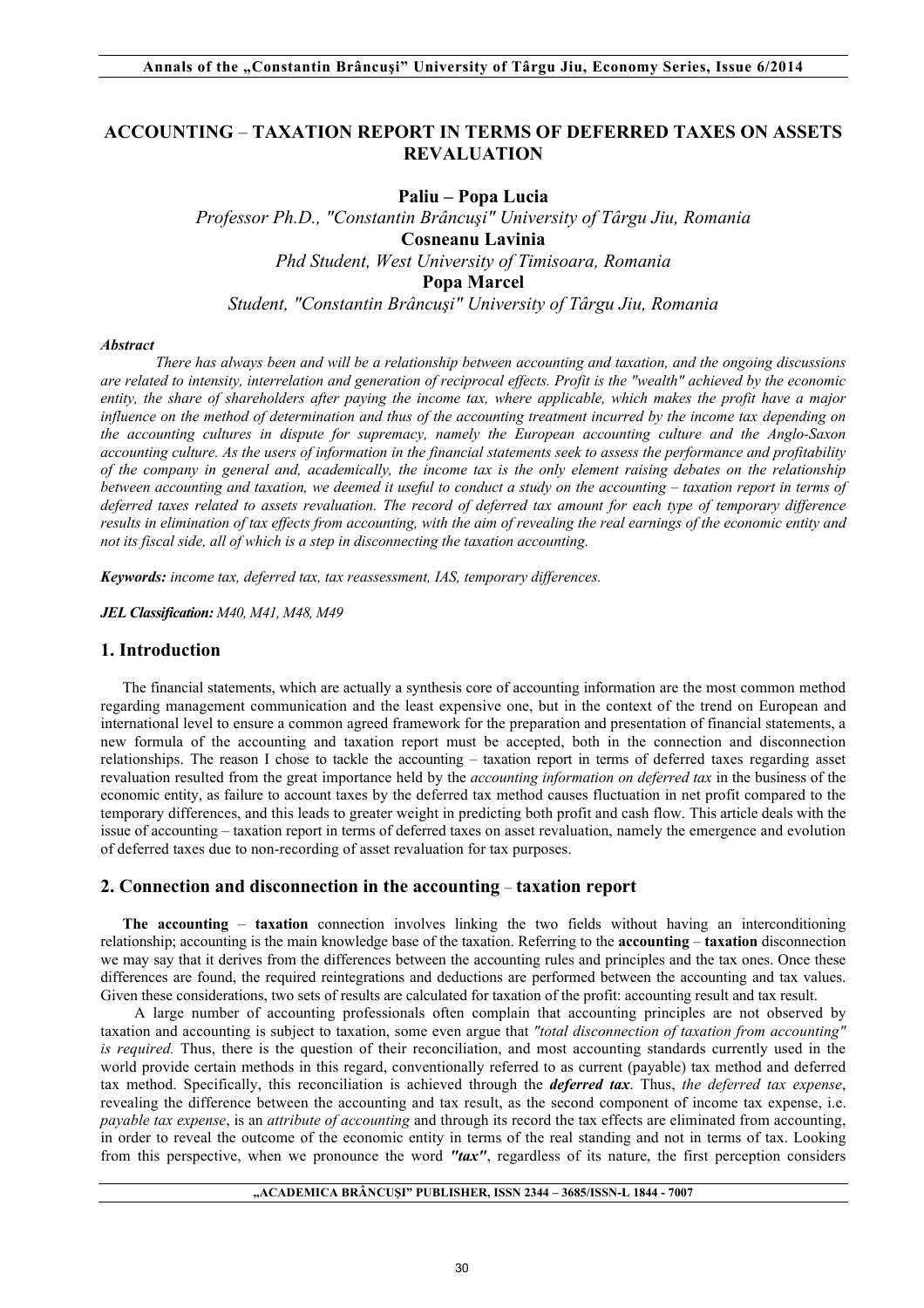*taxation* and the liability to pay a sum of money to the state. But over time, due to the development of business relations and hence the emergence of groups of economic entities as a result of cross-border relations, a growing need arose regarding the tax accounting treatment and, in particular, **income tax**, due to the multiple implications attached. [2]

Also, due to its economic approaches and being subject to both the accounting and tax regulations, income tax creates debate in the specialized literature, and the *connection between accounting and taxation* itself is treated through it. [3, 4, 8, 10]

If we consider that the interests of shareholders versus state are diametrically opposed, then the results of the two sides will be different as well (accounting result versus tax result). Thus on the one hand, management is required to consider the tax effects in business decisions, [6] and in terms of liabilities to be paid to the state budget, the task of achieving the 3 L: least, latest, legal, highly debated in the literature. IRS, on the other hand, seeks to get bigger sums to the state budget, so from the perspective of the state, only one L (legal) would be equivalent to those of the accounting; the other two items change into: more and faster. [1]

Fekete et al. have conducted an empirical study about the connection between the accounting and taxation at the level of economic entities listed on the Bucharest Stock Exchange, based on grouping those entities according to their size (BigE - large economic entities, SME - small and medium business entities,  $\mu$ E - very small economic entities). The result set based on Pearson's coefficient -  $E(p)$  - was that a strong relationship between accounting and taxation exist in the base of the pyramid (very small economic entities), and this relationship diminishes gradually to the top of the pyramid (entities small and medium economic or large economic entities).

This group is summarized in Figure no.1. [5]



Figure No.1 **The economic entities` pyramid in terms of size according to the relationship between taxation versus accounting**

## **3. Emergence and evolution of deferred taxes due to revaluation of fixed assets**

Since the goal of financial statements is to provide information about the financial position, financial performance and cash flows of an economic unit, useful for a wide range of users in making economic decisions, *special attention* should be given to *deferred taxes arising from revaluation of tangible assets* of the entity, whereas today it is not possible to properly judge the performance of an economic entity based on the financial statements unless we have detailed knowledge of such elements.

Since the primary goal of *accounting* is to provide true and fair view of the financial statements (currently under the new conceptual framework of the International Accounting Standards Board [IASB], which is the most accurate representation) through its principles, it has, in fact *an overwhelming influence on the result*, and in order to achieve its two goals (accurate presentation versus shareholding – state relationship), through the international bodies IASB and the Accounting Standards Board of the US [FASB], accounting developed the accounting reference frames International Accounting Standard [IAS] 12 "Income tax" and the Report on the Observance of Standards and Codes [SFAS] 109, both with the same major goal: income tax accounting. [1]

Furthermore, the IASB provides for the revaluation of fixed assets in standards such as: IAS 16 "Property, Plant and Equipment", IAS 38 "Intangible Assets", IAS 39 "Financial Instruments: Recognition and Measurement" and IAS 40 "Investment Property". [9]

A goal in the analysis of accounting - taxation report in terms of deferred taxes on asset revaluation was the sequential study of depreciation recorded in the accounts which, moreover, is different from that used in calculating taxable income; thus either *deductible temporary differences*, or *taxable temporary differences* emerge which in turn, generate deferred tax assets or deferred tax liabilities.

In some countries, taxable profit or tax loss in the current period can be affected due to revaluation or other treatment of value of an asset at the fair value at that time, in which case the tax base is adjusted and there is no temporary difference. There are, however, other countries where the taxable profit or tax loss is not affected and,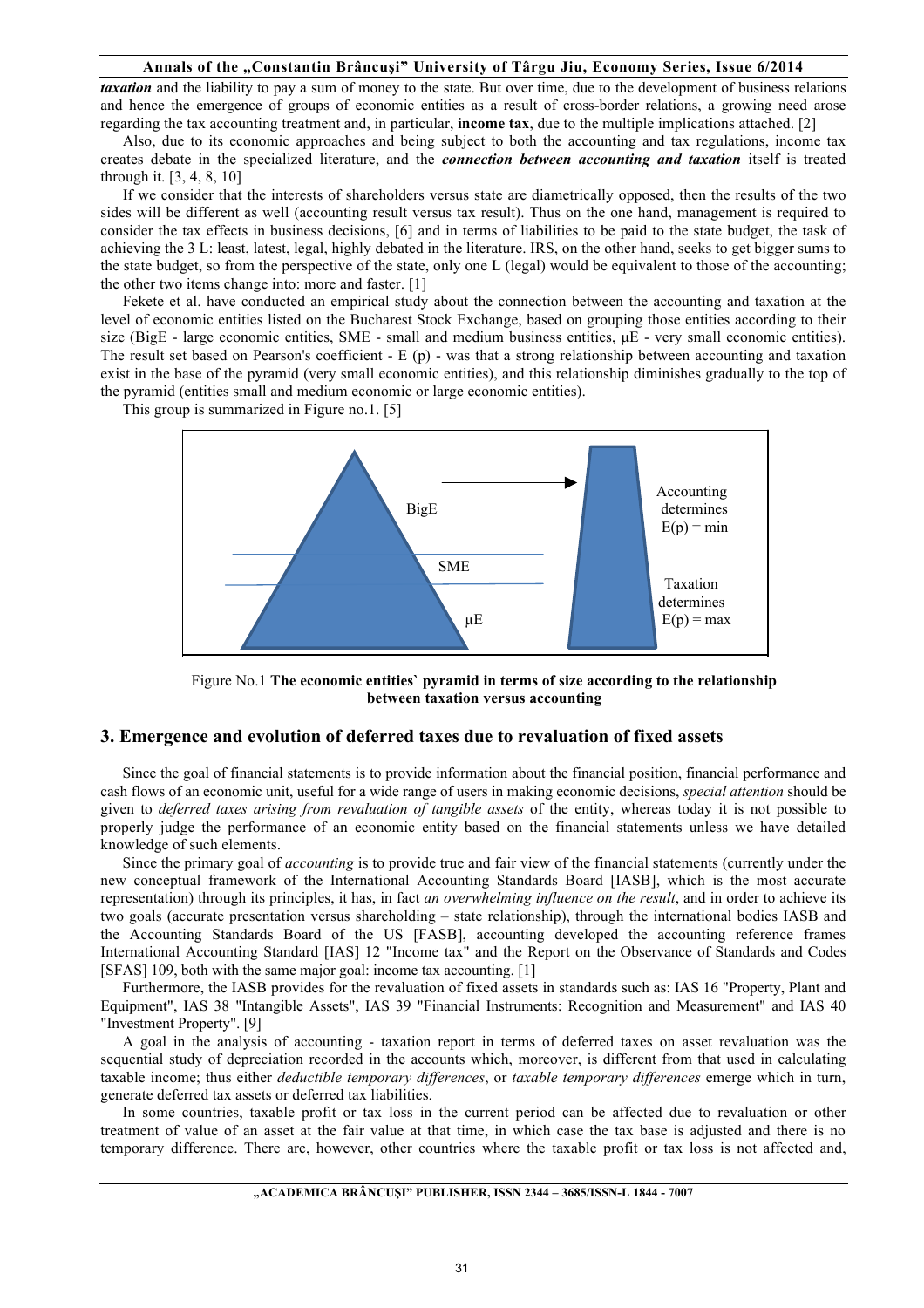consequently, the tax base is not adjusted. In the latter case, in the future, by recovery of the book value, taxable economic benefits will be generated for the entity and the amount that will be deducted for tax purposes will differ from the value thereof. Thus, the difference between the book value of the revalued asset and its tax base is a *temporary difference* and gives rise to *deferred tax assets or liabilities*. The same goes if the asset is not transferred; its value is recovered through its use, in this case taxable income is generated which exceeds the tax depreciation in future periods. [9] Thus we need to distinguish between *accounting and tax revaluation*: while the *accounting revaluation* is carried out by persons entitled to bring an asset's net book value to the fair value from the time of revaluation, thereby giving a true picture of the company's assets, *tax revaluation* is carried out as required by law and is recognized by the tax authorities. The difference found between the fair value and the book value is the "revaluation reserve" which is part of equity, without affecting the profit or loss.

If the accounting revaluation made has no correlation with the fiscal one, the taxable income of the period in which it occurs will not be affected, and the tax base of the asset is not adjusted. Through the practical example presented in the article, we will reveal the emergence and evolution of deferred taxes due to non-recording of asset revaluation for tax purposes. Thus, we will briefly review the *accounting* – *taxation report* in terms of *deferred taxes on revaluation of fixed assets* because when depreciation recorded in accounting differs from that used in calculating taxable income, such deferred taxes can arise. In this situation, deductible temporary differences or taxable temporary differences arise, which in turn generate deferred tax assets or deferred tax liabilities.

Thus, the differences arising between the income tax expense recorded in accounting and the income tax determined on the basis of tax rules generate debts or deferred tax assets.

**Example:** At the end of financial year N, an economic entity purchases machinery at the purchase cost of RON 60,000, with a normal useful life of six years. The linear depreciation method is recognized in terms of accounting and taxation. At the end of financial year  $N + 1$  the equipment is revaluated and the fair value is RON 65,000, which is not recognized for tax purposes. Considering that the economic entity obtains an accounting result of RON 11,000 in year N+2, RON 12,000 in year N+3, RON 14,000 in year N+4, RON 9,000 in year N+5 and RON 16,000 in year N+6, we will show in Table No. 1 the methodology regarding fixed asset revaluation in terms of using the net book value at the end of financial year **N + 1**.

| Table No. 1 <b>Revaluation on a net basis</b> | RON                          |                             |  |
|-----------------------------------------------|------------------------------|-----------------------------|--|
| Explanation                                   | Situation before revaluation | Situation after revaluation |  |
| Gross book value                              | 60,000                       | 65,000                      |  |
| Accumulated depreciation                      | 10,000                       | 10.000                      |  |
| Net book value                                | 50.000                       | 65,000                      |  |
| Revaluation reserve                           |                              | 15.000                      |  |

Because revaluation is not recorded for tax purposes and there is no legal provision requiring the conduct of revaluation at this time, the tax base will be adjusted after the revaluation recognized in the accounts, thus being equal to the net book value before revaluation, RON 50,000. Since the revalued amount of the equipment (RON 65,000) is higher than the tax base, this causes a taxable temporary difference of RON 15,000 and deferred tax liability of RON 2,400. In the five years remaining from the useful life of the equipment, the economic entity will obtain from the use thereof taxable profits of RON 65,000, but will be able to deduct for tax purposes only RON 50,000 as depreciation expenses. Therefore, in the remaining five years, the economic entity will pay tax increased by RON 2,400 than normal in terms of accounting, if the transaction had no tax consequences. The balance sheet of N+1 will record deferred tax liabilities amounting to RON 2,400 but these liabilities will not affect the profit or loss.

The accounting records shall perform the following:

cancellation of depreciation recorded until re-evaluation:

|   | 2813 "Depreciation of plant,             | $\ast$ | 2133 "Vehicles"            | 10,000 |
|---|------------------------------------------|--------|----------------------------|--------|
|   | vehicles, animals and<br>plantations"    |        |                            |        |
|   |                                          | $\ast$ |                            |        |
| ┺ | reflrevaluation reserve coverage:        |        |                            |        |
|   |                                          | $\ast$ |                            |        |
|   | 2133 "Vehicles"                          |        | 105, Revaluation reserves" | 15,000 |
|   |                                          | $\ast$ |                            |        |
| ┺ | highlighting the deferred tax liability: |        |                            |        |
|   |                                          | $\ast$ |                            |        |
|   | 105, Revaluation reserves"               | =      | 4412 "Deferred income tax" | 2,400  |
|   |                                          |        |                            |        |
|   |                                          | $\ast$ |                            |        |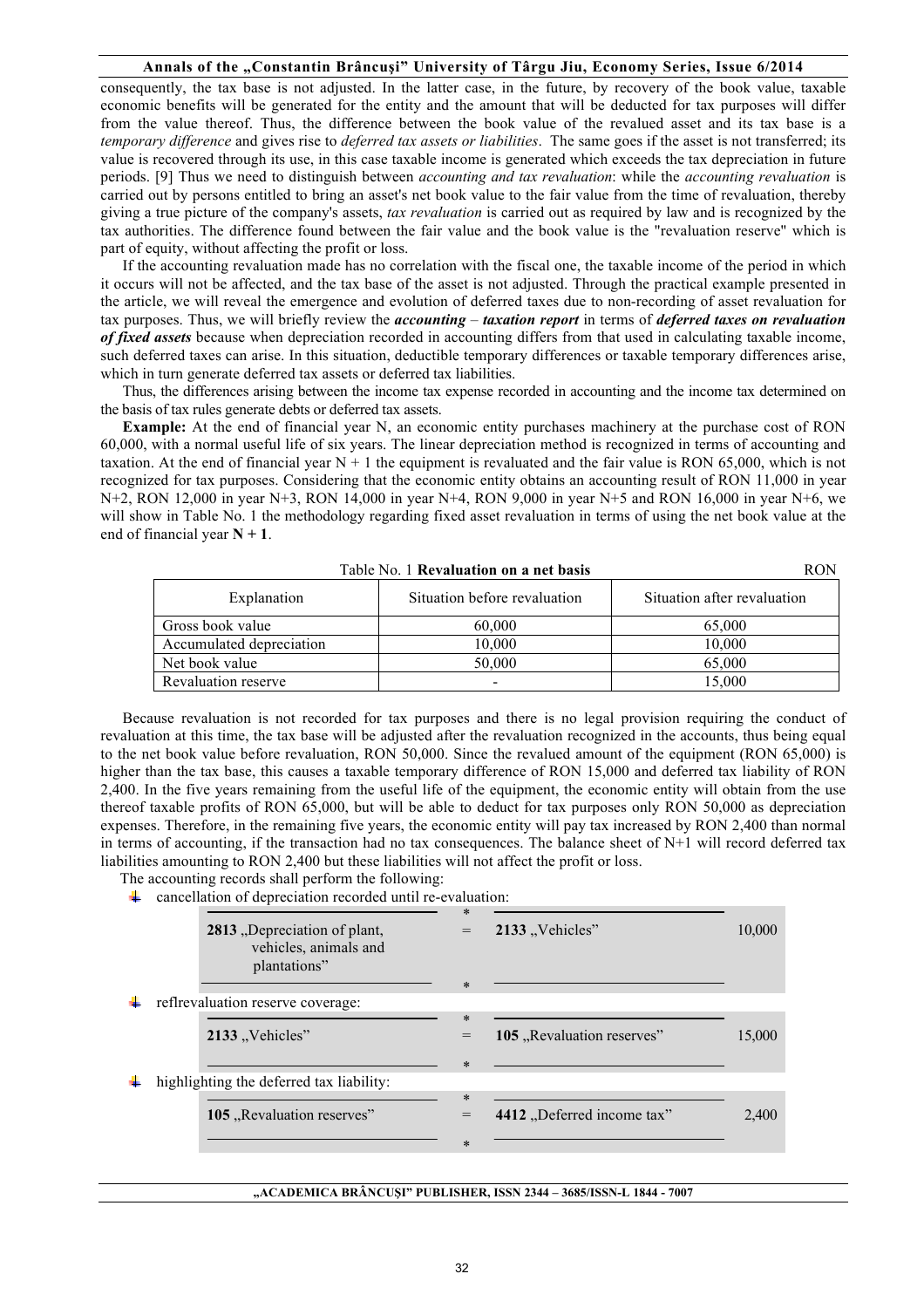For example, at the end of year N+2, the situation is as follows:

- Accounting depreciation = Revalued amount/ $5 = 65,000/5 = 13,000$  RON;
- Tax depreciation = Tax base/5 =  $50,000/5 = 10,000$  RON;
- Accounting result  $= 11,000$  RON;
- Tax result = Accounting result + Accounting depreciation Tax depreciation = 11,000 RON + 13,000 RON  $10,000$  RON = 14,000 RON;
- Income tax =  $16\%$  \* 14,000 RON = 2,240 RON.

Income tax expenses to be recorded in the accounts relate to the accounting result and are worth RON 1,760. The difference between the current income tax (RON 2,240) and income tax expense (RON 1,760) is RON 480 and is the 5th share of the deferred tax liabilities of RON 2,400 that were recorded at the end of N+1. These liabilities are reflected in equal shares during N+2, N+3, N+4, N+5 end N+6.

These liabilities are reflected in equal parts during  $N+2$ ,  $N+3$ ,  $N+4$   $N+5$  and  $N+6$  and the installments are included in current income tax liabilities related to these years.

**In the financial year N+2**, the following accounting entries shall be made:

 $\ddot{\phantom{a}}$  highlighting the depreciation:

| 6811 "Operating expenses on<br>depreciation of property" | $\ast$<br>ж. | 2813 "Depreciation of plant,<br>vehicles, animals and<br>plantations" | 13,000 |
|----------------------------------------------------------|--------------|-----------------------------------------------------------------------|--------|
| highlighting current income tax:                         |              |                                                                       |        |
|                                                          | $\ast$       |                                                                       |        |
| 691 "Current income tax expense"                         | $=$          | 4411 "Current income tax"                                             | 2.240  |
|                                                          | *            |                                                                       |        |
| resumption of part of the deferred income tax liability: |              |                                                                       |        |
|                                                          | $\ast$       |                                                                       |        |
| 4412 "Deferred income tax"                               |              | 792, Income tax from deferred<br>income"                              | 480    |
|                                                          | $\ast$       |                                                                       |        |

Table No. 2 shows the centralized situation of data on the resumption of deferred tax liabilities.

|       | <b>RON</b><br>Table No. 2 Resumption of deferred tax liabilities |                     |                      |                 |                       |                       |                                      |
|-------|------------------------------------------------------------------|---------------------|----------------------|-----------------|-----------------------|-----------------------|--------------------------------------|
| Year  | Accounting<br>depreciation                                       | Tax<br>depreciation | Accounting<br>result | Tax<br>result   | Current<br>income tax | Income tax<br>expense | Deferred tax<br>liability<br>resumed |
|       | 2                                                                | 3                   | $\overline{4}$       | $5 = 4 + 2 - 3$ | $6=5x16%$             | $7 = 4 \times 16\%$   | $8 = 6 - 7$                          |
| $N+2$ | 13,000                                                           | 10,000              | 11,000               | 14,000          | 2,240                 | 1,760                 | 480                                  |
| $N+3$ | 13,000                                                           | 10,000              | 12,000               | 15,000          | 2,400                 | 1,920                 | 480                                  |
| $N+4$ | 13,000                                                           | 10,000              | 14,000               | 17,000          | 2,720                 | 2,240                 | 480                                  |
| $N+5$ | 13,000                                                           | 10,000              | 9,000                | 12,000          | 1.920                 | 1,440                 | 480                                  |
| $N+6$ | 13,000                                                           | 10,000              | 16,000               | 19,000          | 3,040                 | 2,560                 | 480                                  |

The information provided by accounting should present deferred tax assets and liabilities as non-current receivables, separately from current tax liabilities and receivables.

## **4. Conclusions**

We believe that revaluation is a complex process, frequently found at economic entities where the fixed assets are valued at historical cost and because this cost does not account for the present value of assets, the financial standing and performance reflected in the balance sheet and statement of profit and loss is distorted. On the other hand, in many cases, however, the decision on revaluation of tangible assets may represent an attempt of the entity to increase its equity and artificially increase its self-financing capacity. [7]

Moreover, the motivation to reflect the deferred liabilities and/or receivables in the balance sheet, in an entity's relationship with the state budget, due to the temporary differences arising between the tax basis of assets or liabilities and their book value recorded in the balance sheet is the production of immediate positive effects, such as: reduction of